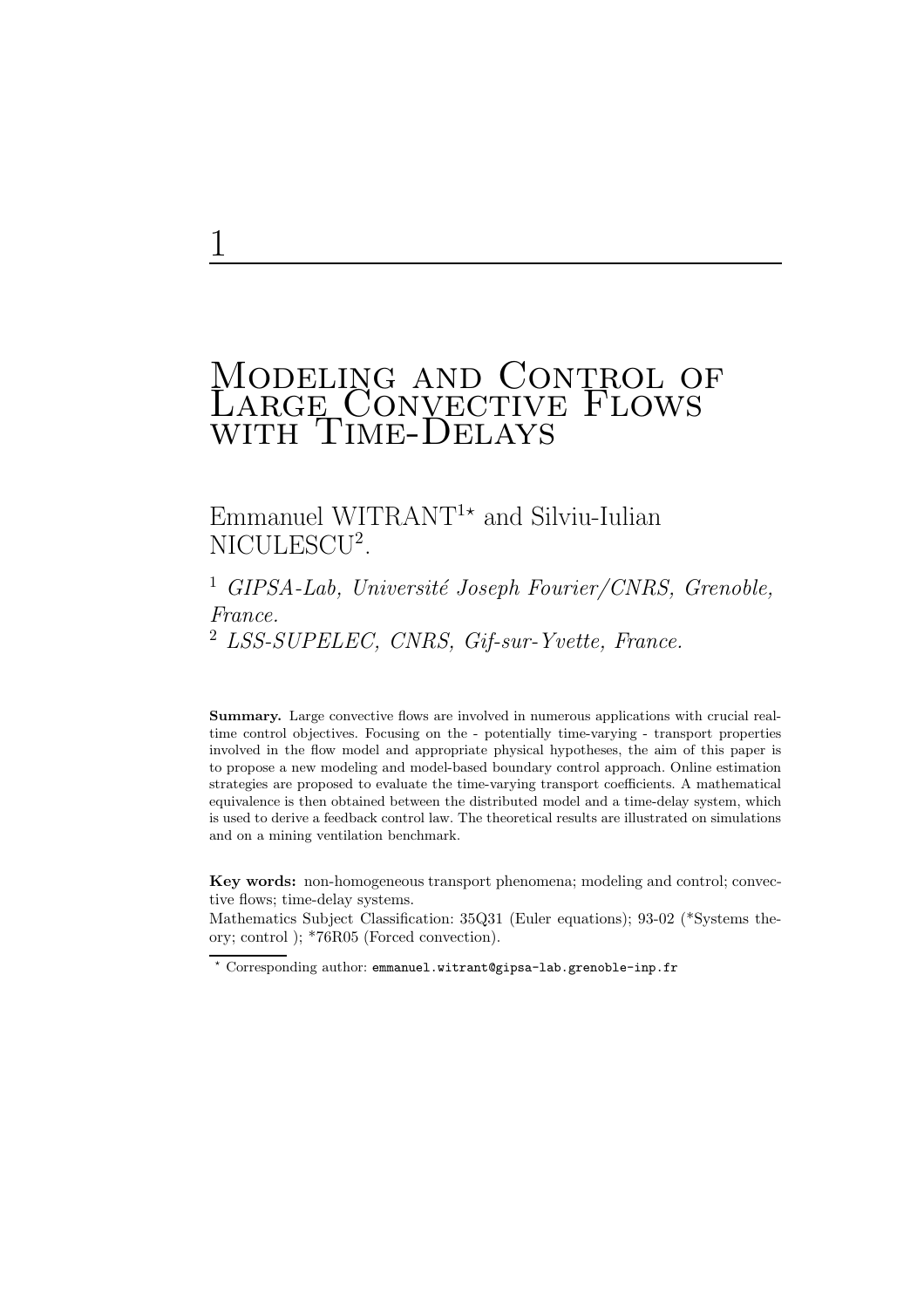## 1 INTRODUCTION

Convective flows are present in many applications for which simplified models and feedback control strategies may be desired. For example, one may consider the recycling of burned gases in car engines, helium transport in cryogenic devices or airflows in ventilation systems (buildings, tunnels or mines). In such cases, detailed dynamic models and the use of computational fluid dynamics would not be suitable for reduced complexity and real-time objectives. *Space-averaged* models can be used to describe large and/or turbulent flows and analyzed to meet with the previous objectives.

Distributed time-delay systems provide a appealing alternative to the more classical physical models described by partial differential equations (PDE), especially to infer some global system properties with flow interconnections. The resulting functional differential equations (FDE) can describe some non-homogeneous transport phenomena with a greatly reduced number of variation laws. Furthermore, numerous research studies have been carried on the analysis and control of such systems (see for example  $[1, 2, 3]$ .

The purpose of this paper is to derive a time-delay approach for the modeling and control of large convective flows. Starting from a classical physical model, some hypotheses are first made according to the "large" flow property (on Euler equations and the coupling between the state variables) to derive a convective-resistive PDE model. The convection and resistance coefficients are time-varying (which allows for the consideration of non-homogeneous transport coefficients) and dedicated estimation methods are proposed, supposing that distributed flow measurements are available. A time-delay approach is then derived, using the method of characteristics, to express the PDE model as a FDE with a distributed delay kernel. This FDE is used to set a feedback control strategy with tracking objectives. The efficiency of the proposed method is finally illustrated on an airflow regulation problem associated with mining ventilation control.

## 2 LARGE CONVECTIVE AIRFLOWS

#### 2.1 Physical model and hypotheses.

This section briefly summarizes the main results presented in [4], where a nondimensional model was proposed to describe a large flow thanks to the bond graph approach. The flow is described by interconnected cells containing height-averaged values, which is equivalent to a control volume discretization (a single volume is used at each height). The flow dynamics is obtained for each cell by deriving a flow/effort model from Euler equation (see classical fluid dynamics textbooks such as [5] for a complete description):

$$
\frac{\partial}{\partial t} \begin{bmatrix} \rho \\ \mathbf{M} \\ \rho E \end{bmatrix} + \nabla \cdot \begin{bmatrix} \mathbf{M} \\ \mathbf{M}^T \otimes \mathbf{V} + p\mathbf{I} \\ \mathbf{M} H \end{bmatrix} = \begin{bmatrix} 0 \\ 0 \\ \dot{q} \end{bmatrix},
$$
\n(1)

where  $\rho$  is the density,  $\mathbf{M} = \rho \mathbf{V}$  (V being the flow speed) the momentum, p the pressure, E the energy (per unit mass),  $\otimes$  the tensor product of two vectors, H the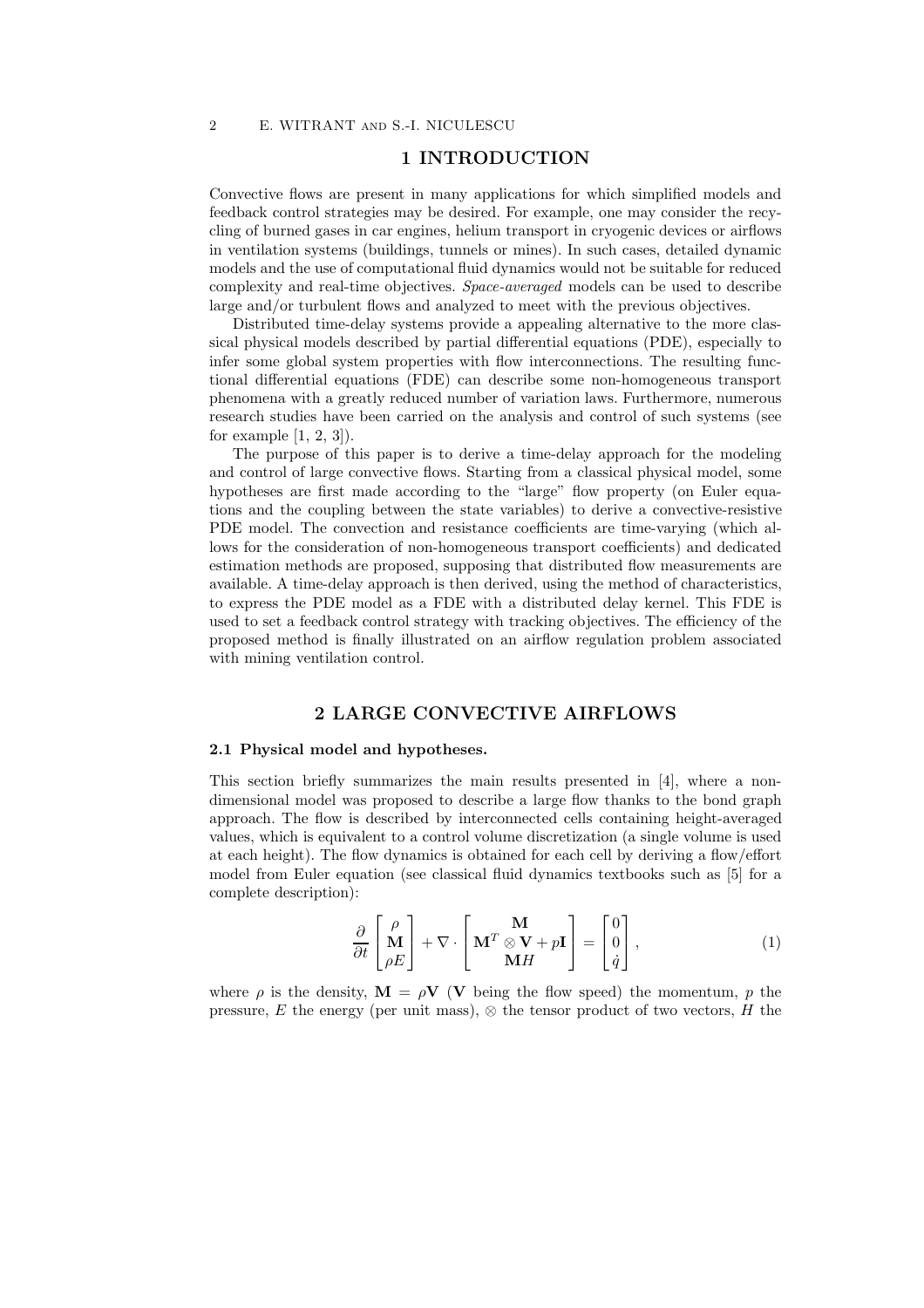total enthalpy and  $\dot{q}$  is the rate of heat addition (see [6] for a precise description). This description is complemented with the perfect gas equation of state  $p = \rho RT$ , where  $R$  the specific gas constant and  $T$  the temperature. Considering a sufficiently large airflow, the following hypotheses can be made:

- $H1$ ) in the momentum equation, the impulsive term is negligible compared to the pressure:  $\rho v^2 \ll p$  and the dynamics is approximated with an algebraic relationship (i.e. Saint-Venant);
- H2) only the static pressure is considered, implying that the kinetic energy term in the energy conservation equation is omitted:  $H = E + p/\rho$ ;
- H3) the gas is calorically perfect:  $E = c_vT$ , where  $c_v = R/(\gamma 1)$  ( $\gamma = 1.4$ ) is the specific heat at constant volume.

#### 2.2 Distributed pressure dynamics

For real-time control purposes, we are specifically interested in the pressure dynamics, which is the regulated variable. A dedicated model is obtained from  $H1-H3$  and (1) by expressing the energy equation in terms of pressure (perfect gas equation) as:

$$
\frac{\partial \rho E}{\partial t} = -\frac{\partial}{\partial x} \left[ M \cdot \left( E + \frac{p}{\rho} \right) \right] + \dot{q}
$$

$$
\Leftrightarrow \frac{\partial \rho c_v T}{\partial t} = -\frac{\partial}{\partial x} \left[ \frac{M}{\rho} \cdot (c_v \rho T + p) \right] + \dot{q}
$$

$$
\Leftrightarrow \frac{\partial p}{\partial t} = -\frac{\partial}{\partial x} \left[ \frac{M}{\rho} \cdot \left( 1 + \frac{R}{c_v} \right) p \right] + \frac{R}{c_v} \dot{q}.
$$
(2)

Note that the momentum can be obtained by implicit resolution of the Darcy-Weisbach equation, which then provides the dynamics of the density evolution. The energy losses are defined as pressure losses induced by the surrounding environnement:

$$
\dot{q}(x,t)R/c_v = s(x,t) + r(t)p(x,t),
$$

where  $s(x, t)$  describes the losses due to flows leaving the main stream (sink term) and  $r(t)$  denotes the friction losses on the boundaries. Both s and r are considered as known engineering parameters or estimated with appropriate algorithms, as detailed below.

Such a model can be used, for example, to describe a Poiseuille flow in a duct with outflows at specific (known) locations.

#### 2.3 Control-oriented model and control problem

In order to design a model-based feedback controller, the model should depict the main tendencies and essential properties of the system dynamics. Indeed, the transport parameters estimation proposed in the next section and the feedback control strategy are expected to compensate the modeling error thanks to the sensors measurements. Our aim is then to infer the model architecture from the physics and identify suitable "free" parameters that will be provided by the estimation algorithm.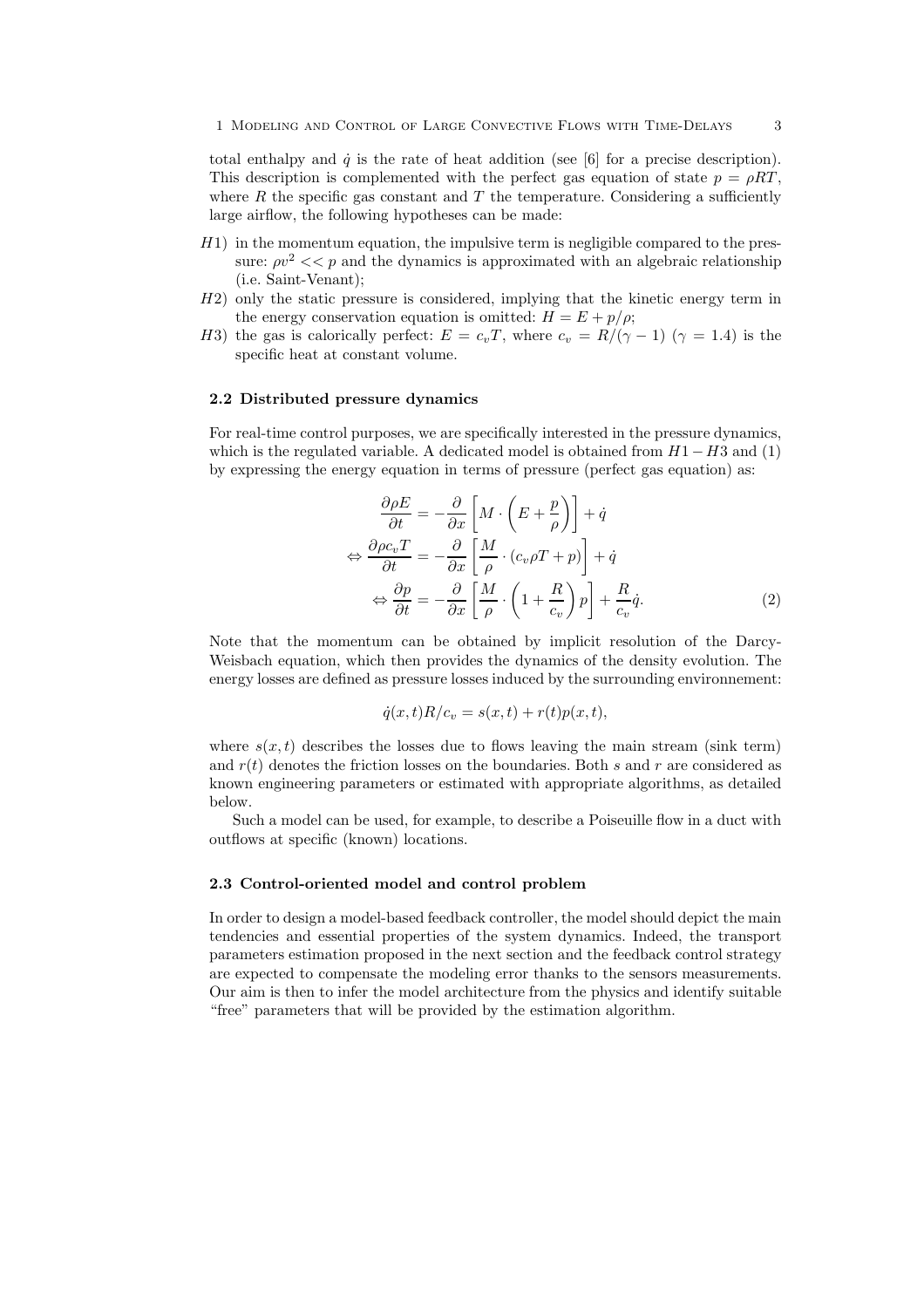Consider the volume-averaged impact of the momentum and density on the pressure dynamics, with

$$
\bar{M}(t) \doteq \frac{1}{\mathcal{V}} \oint_{\mathcal{V}} M(v, t) dv \quad \text{and} \quad \bar{\rho}(t) \doteq \frac{1}{\mathcal{V}} \oint_{\mathcal{V}} \rho(v, t) dv,
$$

where  $\mathcal V$  is the shaft control volume. Introducing the t and x subscripts to denote the time and space differentiations, respectively, the physical model (2) is then approximated with the control-oriented model:

$$
\begin{cases} \tilde{p}_t = c(t)\tilde{p}_x + r(t)\tilde{p} + s(x, t), \\ \tilde{p}(0, t) = p_{in}(t) \end{cases}
$$
\n(3)

where  $c(t) \doteq -\bar{M}(t)/\bar{\rho}(t) \cdot (1 + R/c_v)$ . The boundary condition is set by the inflow pressure  $p_{in}(t)$ .

Supposing that a proper system automation is available, the control problem can then be decomposed in two steps:

- 1. provide an estimation of the transport coefficients  $c(t)$ ,  $r(t)$  and possibly  $s(x, t)$ ;
- 2. regulate the controlled input  $p_{in}(t)$  according to some desired objective on the pressure distribution  $\tilde{p}(x, t)$ .

These estimation and control objectives are detailed in the next sections.

## 3 DISTRIBUTED MEASUREMENTS AND ONLINE PARAMETERS ESTIMATION

Distributed measurements (i.e. obtained thanks to a wireless sensor network deployed in the flow, see [7] for more details) are supposed to be available to set the control law. One of the main advantages is the possibility to constrain a simplified model according to the behavior of the flow through the time-varying parameters describing the convective, resistive and source terms.

#### 3.1 Gradient descent approach

A classical identification problem is to find the set of free parameters  $\vartheta$  in a given model that minimizes the difference between the measured and the estimated data. This is done in this section by choosing a cost function  $J$  which reflects the variance of the estimation error from a given set of measurements. Consider the general class of systems that write as:

$$
p_t = d(t)p_{xx} + c(t)p_x + r(t)p + s(t)p_{ext}(x, t)
$$
\n(4)

where  $\vartheta(t) = \{c(t), d(t), r(t), s(t)\}\$  denotes the convective, diffusive, resistive and source coefficients, respectively, and  $p_{ext}(x, t)$  is a distributed source term of known (time-varying) location. The boundary conditions are given by  $p(0, t) = p_0(t)$  and  $p_x(L, t) = 0$ , for  $x \in [0, L]$ . In order to obtain a real-time estimation algorithm, the cost function is defined as: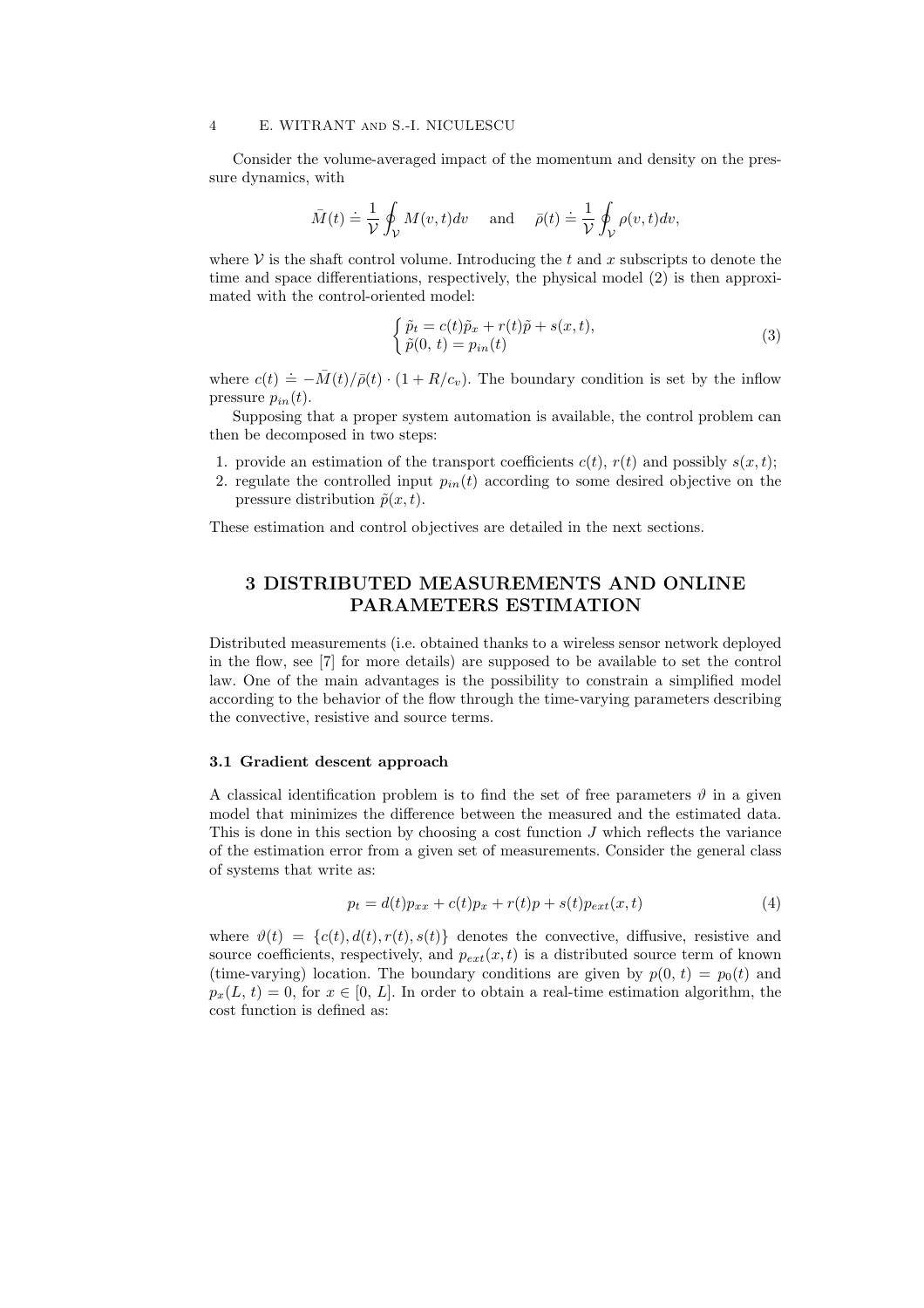1 Modeling and Control of Large Convective Flows with Time-Delays 5

$$
J(\vartheta, t) = \frac{1}{2} \int_0^x ||p_{meas}(\theta, t) - p(\vartheta, \theta, t)||_2^2 d\theta
$$

where  $p_{meas}(x, t)$  is the measured pressure distribution. The output error is then minimized for  $\vartheta^*$  satisfying:

$$
\vartheta^* = \arg\min_{\vartheta} J(\vartheta, t)
$$

This optimization problem can be solved with a descent algorithm, using the sensitivity of  $p(x, t)$  with respect to  $\vartheta$ , expressed as  $S(\vartheta, x, t) \doteq \partial p/\partial \vartheta$ . The gradient writes as:

$$
\nabla J(\vartheta, t) = -\int_0^x \left[ p_{meas}(\theta, t) - p(\vartheta, \theta, t) \right]^T S(\vartheta, \theta, t) d\theta
$$

and the optimal parameter  $\vartheta^*$  is obtained by moving along the steepest slope  $-\nabla J$ with a step  $\alpha$ , which has to be small enough to ensure that  $\dot{\theta} = -\alpha \nabla J(\theta)$  converges  $\alpha \theta^*$ . This step is chosen according to *Newton's method* and writes as  $\alpha = (\Psi J(\theta) + \Psi J(\theta))$  $vI$ <sup>-1</sup>, where v is a positive constant introduced to ensure strict positiveness and  $\Psi J(\vartheta)$  is the pseudo-Hessian, derived with the Gauss-Newton approximation as:

$$
\Psi J(\vartheta, t) = \int_0^x S(\vartheta, \theta, t)^T S(\vartheta, \theta, t) d\theta
$$

The sensitivity function evolution is computed with the ODE method by noticing that:

$$
\frac{d}{dt}\left[\frac{\partial p}{\partial \vartheta}\right] = \frac{\partial}{\partial p}\left[c(t)p_x + d(t)p_{xx} + r(t)p\right]\frac{\partial p}{\partial \vartheta} + \left[p_x \ p_{xx} \ p \ p_{ext}\right] \tag{5}
$$

*Remark 1.* The convergence speed of the algorithm is inversely proportional to the design parameter  $v$  but choosing this parameter too small may create some oscillations in the algorithm (numerical instabilities).

#### 3.2 Observer-based estimation

The parameter estimation problem can also be solved thanks to the observer-based approach described in [8], where it is supposed that the distributed dynamics is affine in the identified parameter  $\vartheta$ . The main result of this work is synthesized in the following theorem.

Theorem 1 ([9]). *Consider the general class of systems described by:*

$$
\begin{cases}\n p_t = \mathcal{A}(p, p_x, p_{xx}, u, \vartheta)\vartheta \\
 a_1 p_x(0, t) + a_2 p(0, t) = a_3 \\
 a_4 p_x(L, t) + a_5 p(L, t) = a_6\n\end{cases}
$$
\n(6)

*where* p *is the state,* u *a known exogenous input,*  $\vartheta \in \mathbb{R}^M$  *denotes a set of time-varying parameters,*  $\mathcal{A}(p, p_x, p_{xx}, u, v) \in \mathbb{R}^{1 \times M}$  *sets the input-to-state relationship and*  $a_i$  *are scalar real coefficients. The estimated state*  $\hat{p}(x,t)$  *converges exponentially to*  $p(x,t)$ *in the*  $\mathcal{L}_2$  *sense and:*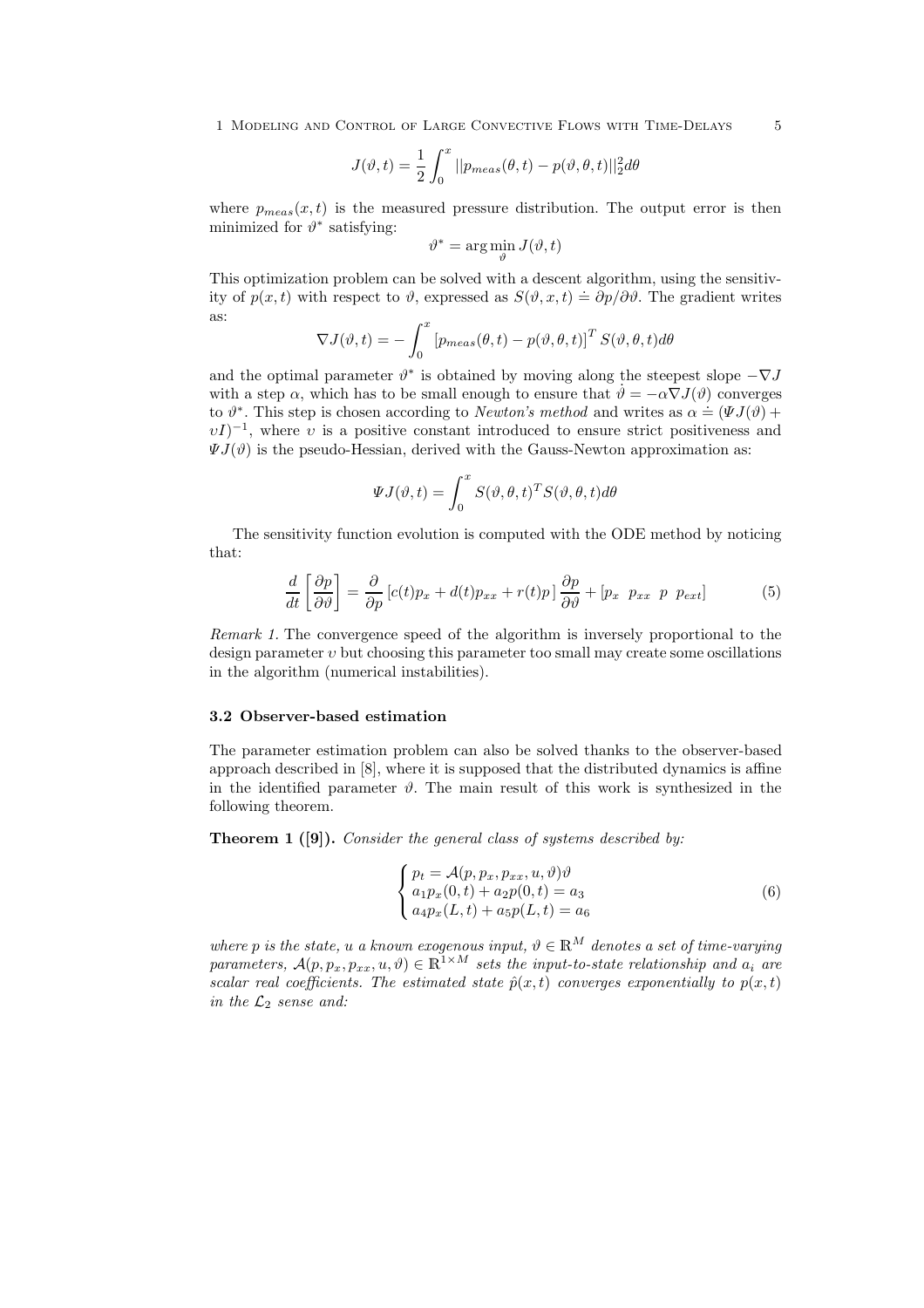$$
||p(x,t) - \hat{p}(x,t)||_2^2 = e^{-2(\gamma + \lambda)t} ||p(x,0) - \hat{p}(x,0)||_2^2
$$

*where*  $|| \cdot ||_2$  *denotes the*  $\mathcal{L}_2$  *norm and*  $\gamma$ ,  $\lambda$  *are positive scalar parameters, if:* 

$$
\begin{cases}\n\hat{p}_t = \mathcal{A}(\hat{p}, \hat{p}_x, \hat{p}_{xx}, u, \hat{\vartheta})\hat{\vartheta} + \gamma(p - \hat{p}) \\
a_1 \hat{p}_x(0, t) + a_2 \hat{p}(0, t) = a_3 \\
a_4 \hat{p}_x(L, t) + a_5 \hat{p}(L, t) = a_6 \\
\hat{\vartheta} = \mathcal{A}(\hat{p}, \hat{p}_x, \hat{p}_{xx}, u, \hat{\vartheta})^\dagger [p_t + \lambda(p - \hat{p})]\n\end{cases} (7)
$$

*where* A† *is the* Moore-Penrose *inverse of* A*.*

*Example 1.* The accuracy of the proposed estimation methods is evaluated on a model where the transport parameters only depend on time. More precisely, consider (4) with the inputs  $(p_0(t)$  and  $p_{ext}(x,t)$  depicted in Figure 1 and  $L = 1000$ . The transport parameters (real and estimated) are presented in Figure 2 for both estimation methods.



Fig. 1 Boundary condition and distributed pressure losses for the ideal case (4).

It can be noticed that the gradient-based approach may have some difficulties to decouple the variations associated with each transport phenomena (impact of the convection on the other terms) but provides a satisfying mean estimate. The observerbased method is more tractable and efficient in terms of decoupling the parameters effects but should be coupled with an appropriate filter to remove the impulses (induced by the inputs steps and re-appearing with a memory effect). This approach is more suited for real-time objectives as the number of discretized dynamics to compute  $\hat{p}$  is the same as p (while the sensitivity computation necessitates the square of the dimension of  $p$ ).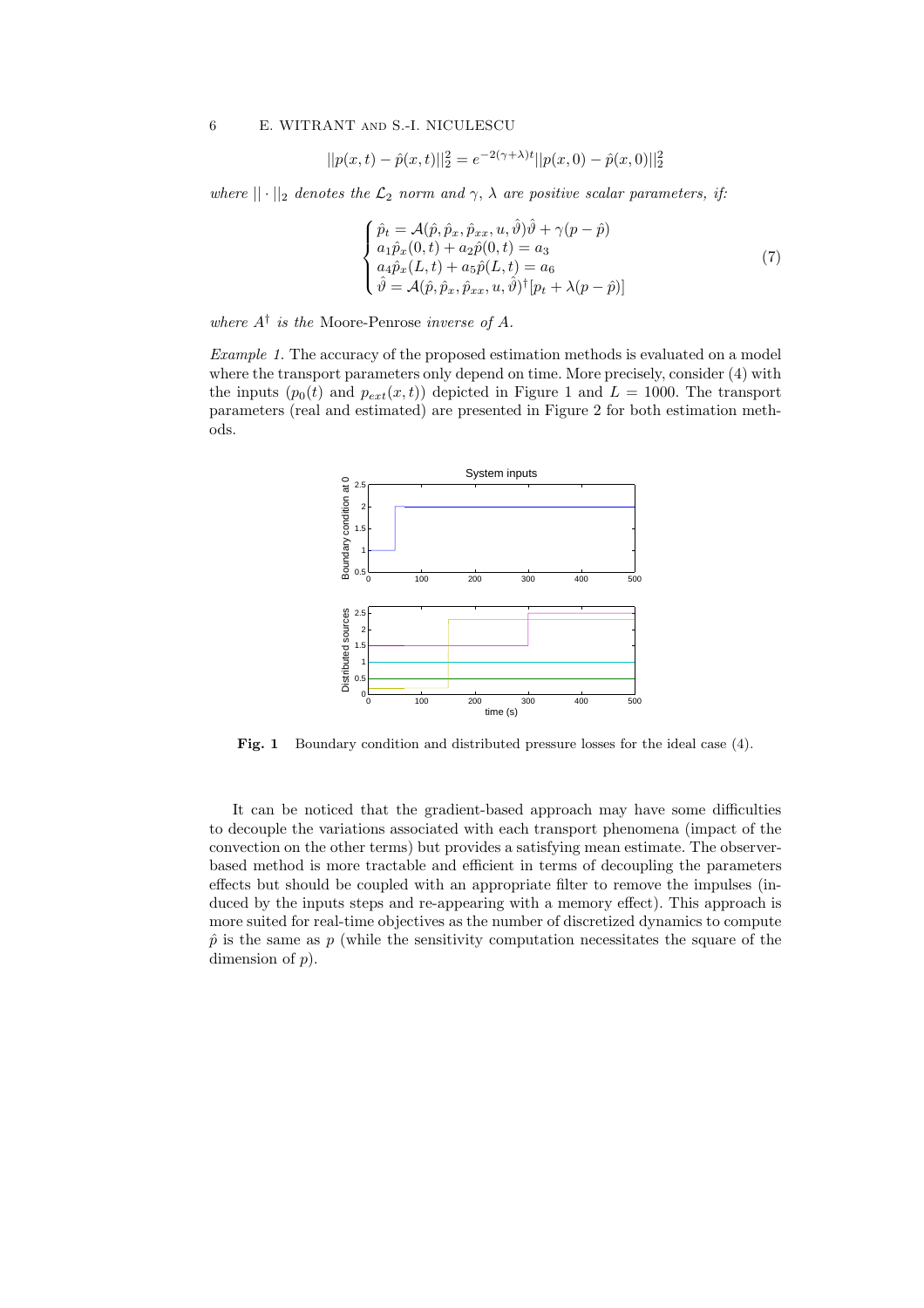

Fig. 2 Transport parameters estimation for the ideal case (4).

## 4 TIME-DELAY FORMULATION

While diffusion tends to stabilize the system, the convective effect is the main source of instability and/or poor closed-loop performance. Achieving a boundary control of the distributed model would involve large computation capabilities. This motivates the specific modeling approach presented in this section, where it is shown that a convective-resistive process can be associated with a time-delay model that do not involve the resolution of the initial PDE.

#### 4.1 PDE model

Consider some generic (density, concentration, pressure) variable  $p(\cdot, \cdot)$  depending on two independent variables  $t$  (time) and  $x$  (space) described by the PDE:

$$
p_t(x,t) - c(t)p_x(x,t) = r(t)p(x,t),
$$
\n(8)

where  $c(t)$  and  $r(t)$  denote appropriate speed and rate, respectively. It is assumed that these variables depend only on the  $(\text{time-})$  variable  $t$  (volume-averaged model).

If this PDE is used to describe the evolution of some physical quantity inside some generic compartment, then the boundary condition (BC) can be given by:

$$
p(0,t) \doteq u(t),
$$

where  $u$  denotes some control (law) at the "input" ("entry") of the compartment. The initial condition (IC) can be given by:

$$
p(x,0)\doteq \psi(x),
$$

where  $\psi$  is an appropriate (differentiable) function and  $x \in [0, L]$ . Here  $L > 0$  denotes a generic length of the (still generic) compartment.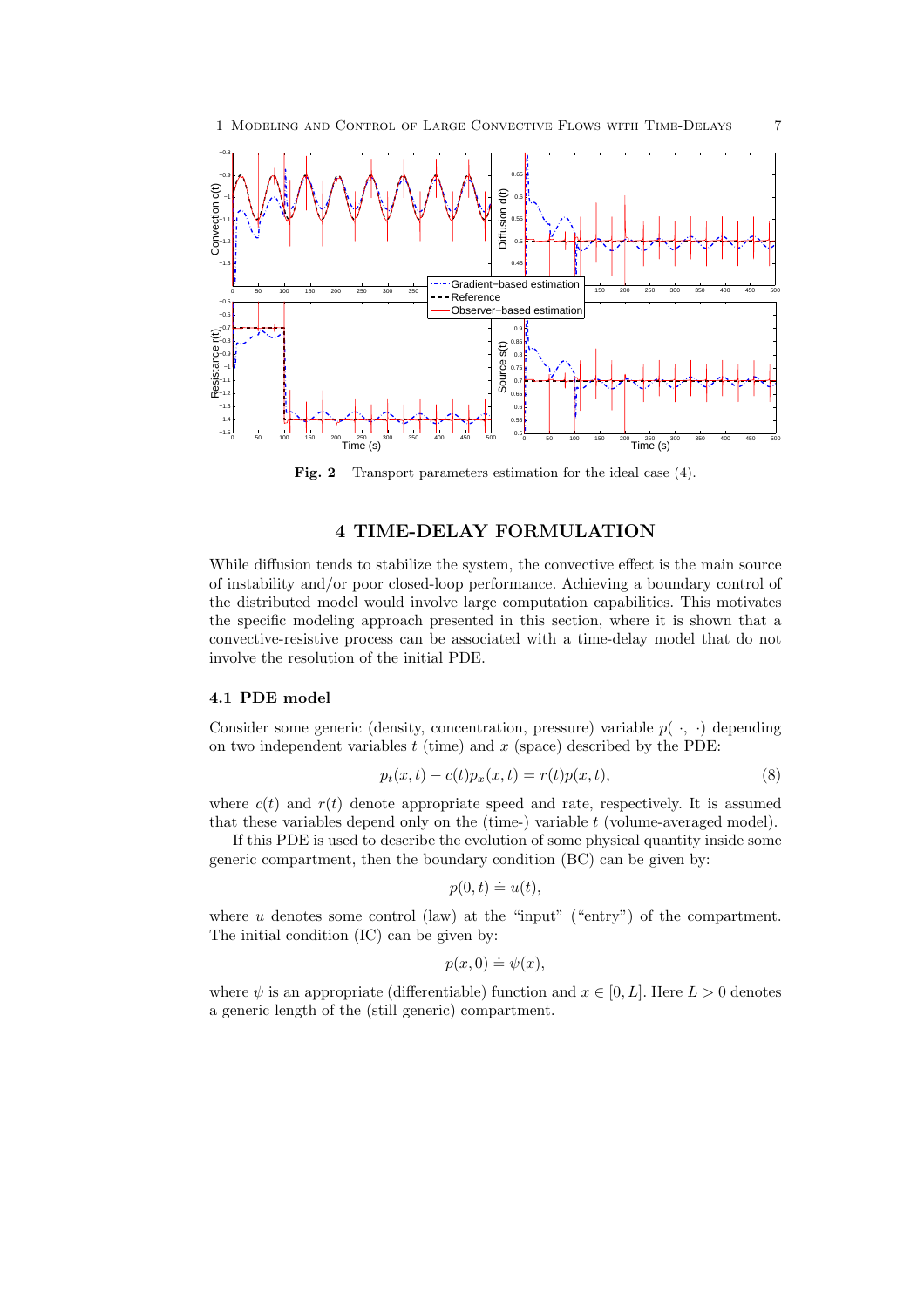#### 4.2 Method of characteristics

Define a new variable  $\xi$  by integrating  $p(x, t)$  over the interval [0, L]. The variable  $\xi$ can describe, for instance, an average behavior of the generic  $p(\cdot, \cdot)$ , that is:

$$
\xi(t) \doteq \int_0^L p(\eta, t) d\eta.
$$

Thus, (8) rewrites as:

$$
\frac{d}{dt}\xi(t) \doteq -c(t)\left[u(t) - p(x,t)\right] + r(t)\xi(t),\tag{9}
$$

which is nothing else than an ODE in the new variable  $\xi$ . However, we need to rewrite this last ODE by avoiding the use of  $p(x, t)$  and this can be done by using the *method of characteristics*.

Introduce now a new *independent* variable  $\theta$  such that  $p(\theta) \doteq p(x(\theta), t(\theta))$ . It is easy to see that:

$$
\frac{dp}{d\theta} = \frac{\partial p}{\partial t} \cdot \frac{dt}{d\theta} + \frac{\partial p}{\partial x} \cdot \frac{dx}{d\theta},
$$

and by identifying:

$$
\frac{dt}{d\theta} \doteq 1, \ \frac{dx}{d\theta} \doteq -c(t)
$$

it follows that  $p(\cdot)$  is described by the ODE (in the new variable  $\theta$ ):

$$
\frac{dp}{d\theta} \doteq r(t)p.
$$

Simple integrations lead to:

$$
t(\theta) \doteq t_0 + \theta \qquad (t_0 = t(0)), \qquad (10)
$$

$$
x(\theta) \doteq x_0 - \int_0^{\nu} c(\eta) d\eta \qquad (x_0 = x(0)), \qquad (11)
$$

$$
p(\theta) \doteq p_0 \cdot \exp\left(\int_0^{\theta} r(t(\eta)) d\eta\right) \qquad (p_0 = p(0)).
$$
 (12)

Now the plane defined by the variables t and x can be separated in *two regions* by the curve, assumed sufficiently regular, corresponding to the system's evolution starting from the origin  $\mathcal{O} = (0, 0) \mapsto \mathcal{C}_{\mathcal{O}}$  and parameterized as follows:

$$
\mathcal{C}_{\mathcal{O}} \doteq \left\{ (t,x) : \quad t(\theta) = \theta, \quad x(\theta) = -\int_0^{\theta} c(\eta) d\eta, \quad \forall \theta \in [0,\theta_f] \right\},\,
$$

where  $\theta_f$  corresponds to:

$$
L \doteq -\int_0^{\theta_f} c(\eta) d\eta.
$$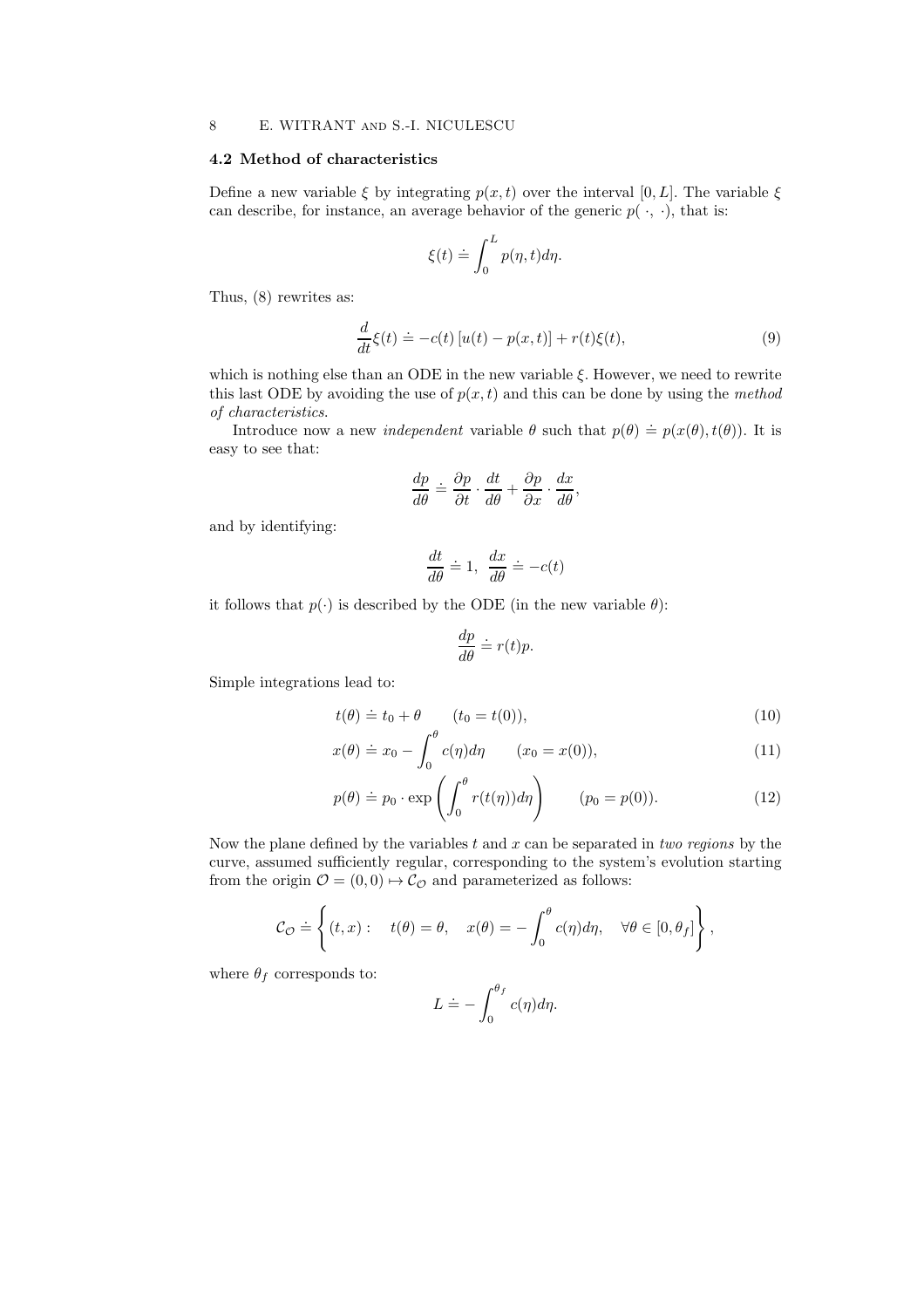Denote  $\mathcal{R}_+$  ( $\mathcal{R}_-$ ) the region situated above (below) the curve  $\mathcal{C}_{\mathcal{O}}$  in the parameter space defined by  $(x, t)$ . Thus, it seems clear that the solutions have different forms if located in  $\mathcal{R}_+$  or  $\mathcal{R}_-$ . Based on the form of (12), we need to find some expression of  $p_0$  as a function of the corresponding parameters in order to define properly  $p(L, t)$ .

•  $1^{st}$  case –  $(x_0, t_0) \in \mathcal{R}_+$ : Based on the definition of the partition, it makes sense to consider  $t_0 = 0$ , and thus  $t(\theta) = \theta$  and  $x(\theta)$  given by (11) with  $0 < x(0) < L$ . Using the IC, this leads to:

$$
x_0 = \psi\left(x + \int_0^t c(\eta) d\eta\right),\,
$$

and thus:

$$
p(L,t) \doteq \psi \left( L + \int_0^t c(\eta) d\eta \right) exp \left( \int_0^t r(\eta) d\eta \right),
$$

where we used the dependence of r on the parameter  $\eta$  as shown by (11).

•  $2^{nd}$  case –  $(x_0, t_0) \in \mathcal{R}_-$ : By similarity to the previous case study,  $x_0 = 0$ , and  $t(\theta) = t_0 + \theta$ . From the BC,  $p_0 = u(t - \theta)$ . Now, we need to find  $\theta$ . This can be done, *implicitly*, by using  $x(\theta)$  and an appropriate change of variables as, for example:

$$
x(\theta) = -\int_0^{\theta} c(t(\eta)) d\eta = -\int_0^{\theta} c(t_0 + \eta) d\eta = -\int_{t_0}^{t_0 + \theta} c(\eta) d\eta
$$

Using the standard heterogeneity assumption:

$$
L = -\int_0^{\theta_f} c(\eta) d\eta = -\int_{t-\theta_f}^t c(\eta) d\eta,
$$

we have:

$$
p(L,t) \doteq u(t - \theta_f) exp \left( \int_0^{\theta_f} r(\eta) d\eta \right).
$$

In conclusion, the *method of characteristics* leads to:

$$
p(L,t) \doteq \begin{cases} \psi\left(L + \int_0^t c(\eta)d\eta\right) \exp\left(\int_0^t r(\eta)d\eta\right), \text{ if } (t,x) \in \mathcal{R}_+, \\ u(t - \theta_f) \exp\left(\int_0^{\theta_f} r(\eta)d\eta\right), \text{ if } (t,x) \in \mathcal{R}_-. \end{cases} \tag{13}
$$

Since our main interest is related to long time behavior (stability, etc.), it seems clear that we are concentrating only on the region  $\mathcal{R}_-$ , as it includes the "time"-axis. Note that this expression directly expresses the fact that a given input is delayed by  $\theta_f$ (convection effect) and attenuated by  $r$  (resistive effect).

### 4.3 Delay differential equation

A simple substitution of the corresponding  $p(L, t)$  in (9) leads to the following ODE: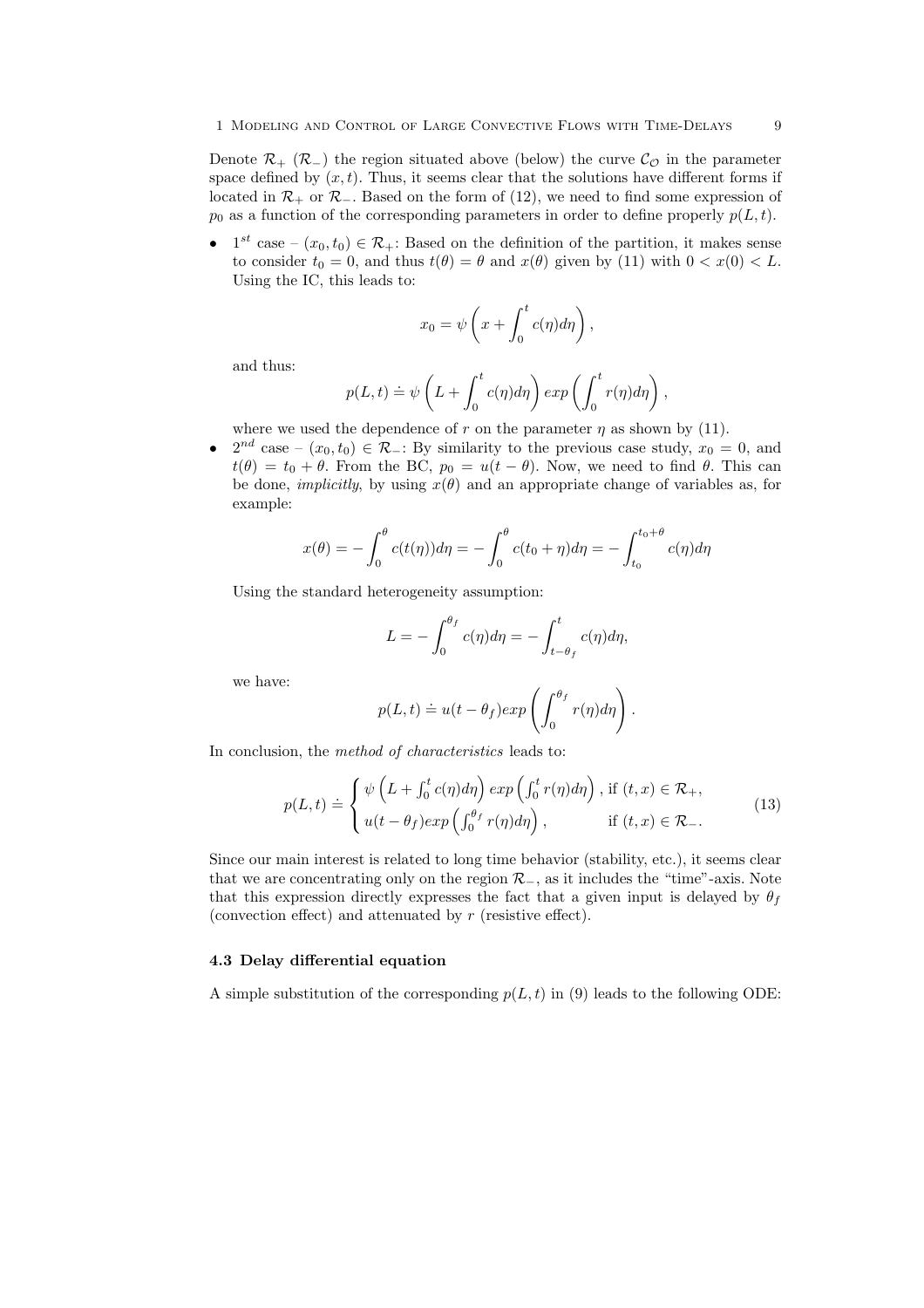$$
\frac{d}{dt}\xi = -c(t)\left[u(t) - u(t - \theta_f)exp\left(\int_0^{\theta_f} r(\eta)d\eta\right)\right] + r(t)\xi(t).
$$
\n(14)

Under the "strong" assumption that r is *constant*, we get:

$$
\dot{\xi}(t) = -c(t) \left[ u(t) - u(t - \theta_f) e^{r\theta_f} \right] + r\xi(t),
$$

that can be easily interpreted as a DDE. Finally, in the case when  $c(t)$  is also *constant*, some straightforward manipulations lead to a simpler DDE of the form:

$$
\dot{\xi}(t) = -c \left[ u(t) - u(t + L/c)e^{-rL/c} \right] + r\xi(t). \tag{15}
$$

It is interesting to observe the way the parameter  $c$  "enters" in the DDE (15). More precisely, we will have the *delay*  $\theta = -L/c$  depending on some *parameter*.

*Example 2.* In order to investigate the efficiency of the time-delay model, consider Example 1 with:

$$
c(t) = -10 + \cos(0.1t)
$$
  
\n
$$
r(t) = -0.007 \text{ if } 0 \le t \le 300, r(t) = -0.1 \text{ if } t > 300
$$
  
\n
$$
d(t) = s(t) = 0.001
$$

The accuracy of the time-delay model is investigated by comparing the actual value of  $p(L, t)$  with its estimate (supposing a slow variation of the transport parameters):

$$
\theta_f(t) \approx -L/c(t)
$$
  

$$
\hat{p}(L, t) = p(0, t - \theta_f)e^{\mathcal{I}(t, \theta_f)}
$$

where  $\mathcal{I}(t, \theta_f)$  is the numerical approximation of  $\int_{t-\theta_f}^{t} r(\eta) d\eta$ . Note that the computation of  $\mathcal I$  necessitates specific care when set in a feedback control setup [10]. It is simply implemented here using the trapezoidal rule with one and two intervals, denoted respectively as  $\mathcal{I}_1$  and  $\mathcal{I}_2$ . The simulation results are presented on Figure 3.

After an initialization time approximately equal to  $\theta_f$  ( $\approx 100 s$ ) the time-delay model provides a satisfying averaged approximation of  $p(L, t)$ . The variations in the convective term appear more strongly in  $\hat{p}(L, t)$  than in  $p(L, t)$ . As expected, a difference between the responses obtained with  $\mathcal{I}_1$  and  $\mathcal{I}_2$  can be observed during a time  $\theta_f$ after a variation of  $r(t)$ . A precise discretization of the integral term may be necessary if  $r(t)$  has large variations (i.e. if the sinks are considered as resistive dissipation).

## 5 FEEDBACK CONTROL

Consider the reference tracking problem for the average distributed pressure:

$$
\bar{p}(t) = \frac{1}{L} \int_0^L p(x, t) dx
$$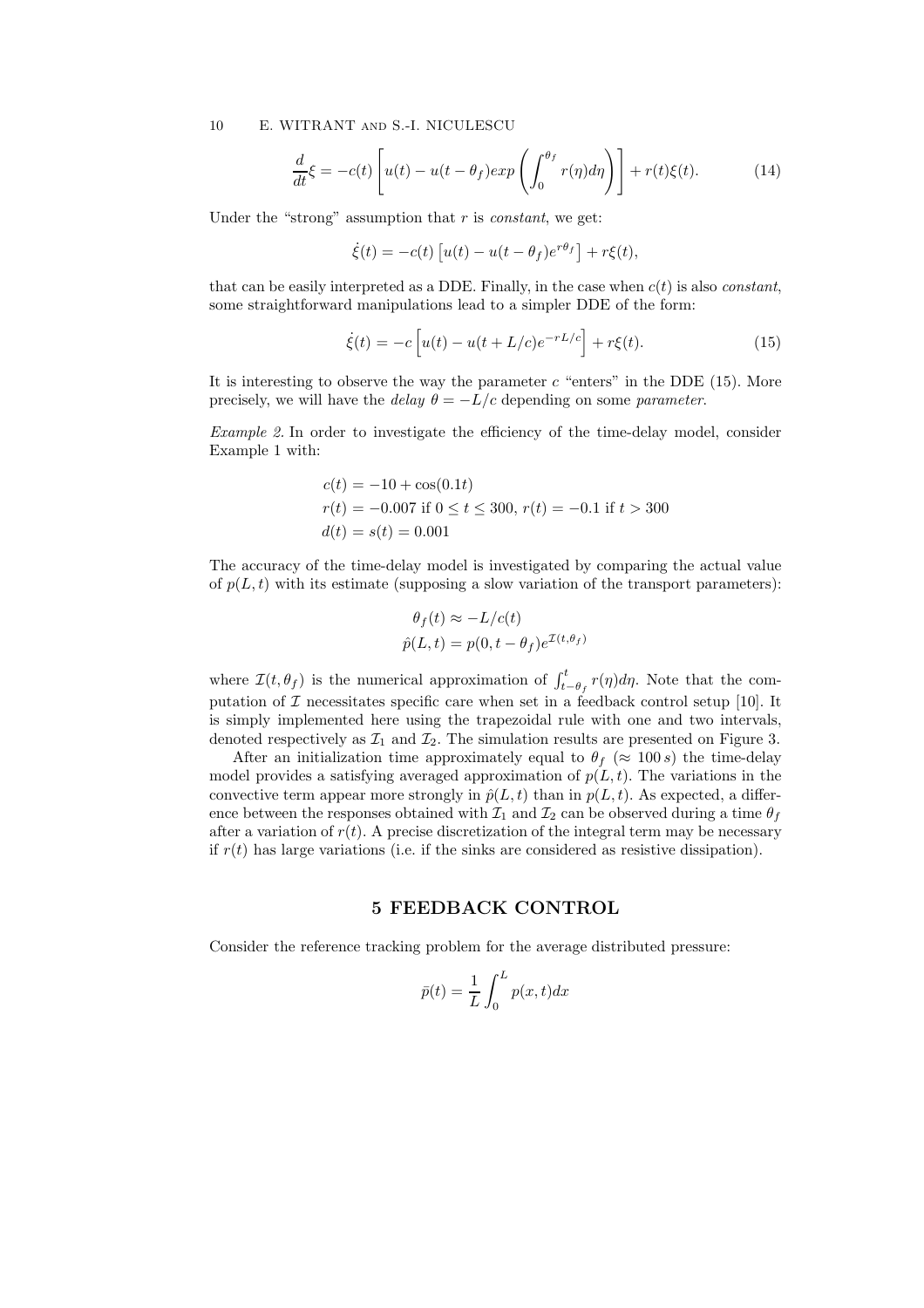

Fig. 3 Approximation of the end value thanks to the time-delay approach.

Denoting as  $\bar{p}_r(t)$  the reference average pressure, the control problem can be formulated as finding  $p(0, t) = u(t)$  such that (fixed point theorem):

$$
\dot{\bar{p}}(t) - \dot{\bar{p}}_r(t) + \lambda(\bar{p}(t) - \bar{p}_r(t)) = 0
$$
\n(16)

where  $\lambda > 0$  is a control tuning parameter. For simplicity, a step reference trajectory is chosen (constant  $\bar{p}_r$ ), which implicitly means that a trajectory of a first order system is supposed to be achievable for  $\bar{p}$ . This is motivated by the first order nature of the PDE and may be refined depending on the application. Considering that convection and friction are the main flow effects that need to be compensated and according to (14), the following FDE is obtained:

$$
\dot{\bar{p}}(t) = -\frac{c(t)}{L} \left[ u(t) - u(t - \theta_f) exp\left( \int_0^{\theta_f} r(\eta) d\eta \right) \right] + r(t)\bar{p}(t).
$$

Substituting in (16) provides the definition of the control law as:

$$
-\frac{c(t)}{L}\left[u(t) - u(t - \theta_f)exp\left(\int_0^{\theta_f} r(\eta)d\eta\right)\right] + r(t)\bar{p}(t) + \lambda(\bar{p}(t) - \bar{p}_r) = 0
$$
  
\n
$$
\Leftrightarrow u(t) = \frac{L}{c(t)}\left[r(t)\bar{p}(t) + \lambda(\bar{p}(t) - \bar{p}_r)\right] + u(t - \theta_f)exp\left(\int_0^{\theta_f} r(\eta)d\eta\right)
$$
  
\n
$$
\Leftrightarrow u(t) = \frac{L}{c(t)}\left[r(t)\bar{p}(t) + \lambda(\bar{p}(t) - \bar{p}_r)\right] + p(L,t)
$$
\n(17)

where the last equality is obtained from (13). The feedback control law is then set according to (17) using the averaged distributed measurements  $\bar{p}$  and the end pressure measurement  $p(L, t)$ . The averaged distributed pressure converges exponentially towards  $\bar{p}_r$  according to (16) as: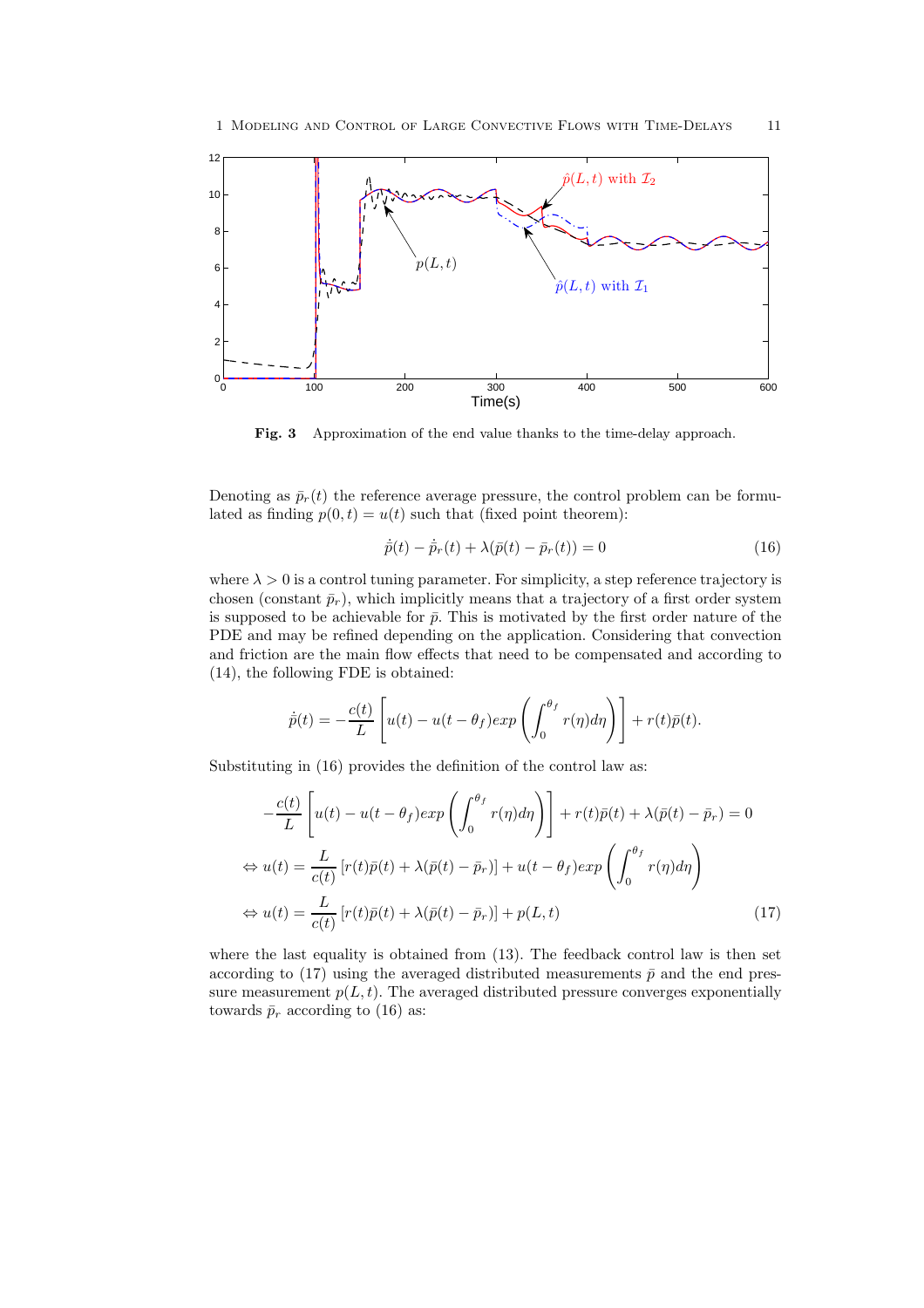$$
|\bar{p}(t) - \bar{p}_r| = |\bar{p}(0) - \bar{p}_r|e^{-\lambda t}
$$

*Example 3.* Setting the proposed control law with  $\bar{p}_r = 1$  on the test case considered in Example 2, we obtain the controlled input and tracking error depicted on Figure 4. This result illustrates the efficiency of the proposed approach and its ability to compensate the transport properties variations for the regulation objective. The input oscillations are induced by the supposed first order trajectory for  $\bar{p}(t)$  that is not fully met, but the tracking error is nevertheless rather satisfying.



Fig. 4 Controlled input and tracking error.

## 6 APPLICATION TO MINING VENTILATION

Mining ventilation is an example of a large scale system with high environmental impact where a model-based control strategy can be of prime industrial interest. Indeed, as much as 50 % of the energy consumed by ore extraction goes into ventilation. The proposed model-based control strategy is now applied to this illustrative problem.

## 6.1 Process overview

The mine ventilation topology is depicted in Figure 5. It is achieved by a turbine and a heater connected on the surface to a deep pit (vertical shaft) that conducts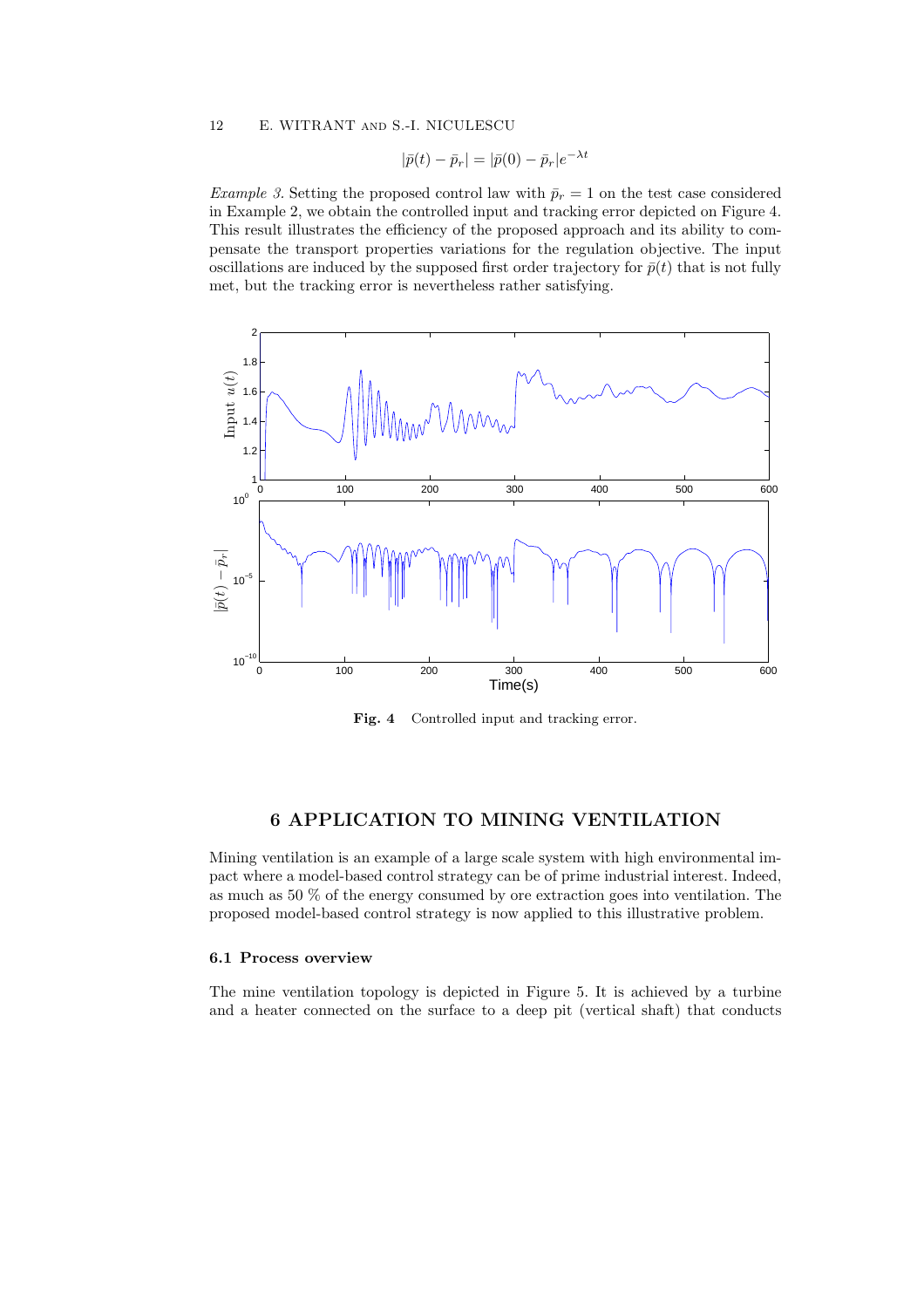

Fig. 5 Airflows in an underground mine.

the airflow to the extraction levels. The heater is introduced (in winter time at least) to avoid freezing in the upper part of the shaft and the air is cooled down at high depths (more than 1000 meters) because of the geothermal heating effect. From the deep pit, fans located at each extraction level pump fresh air to the extraction rooms via tarpaulin tubes. Bad quality air is naturally driven by the pressure gradient and flows from the extraction rooms back to the exhaust ventilation shaft (similar but separate from the inflow ventilation shaft).

From a control point of view, the regulation problem can be divided in two parts:

- 1. air quality regulation in the extraction rooms thanks to the fans and chemical sensors located in the rooms;
- 2. pressure regulation in the deep pit thanks to the ground turbine control and distributed sensors within the shaft.

The mine automation, communication network, historical background on real-time control and closed-loop control strategies for the second problem are detailed in [8]. The efficiency of these control strategies strongly depends on the available pressure in the vertical shaft (first problem), which is where the present results apply.

#### 6.2 Simulation results

The proposed control approach is tested on the simulator presented in [4], where a nondimensional (volume-averaged) model was derived thanks to a bond graph approach. This mine ventilation simulator is constructed based on the flow description and the fans models proposed in [11]. The deep pits (inflow and exhaust) are both discretized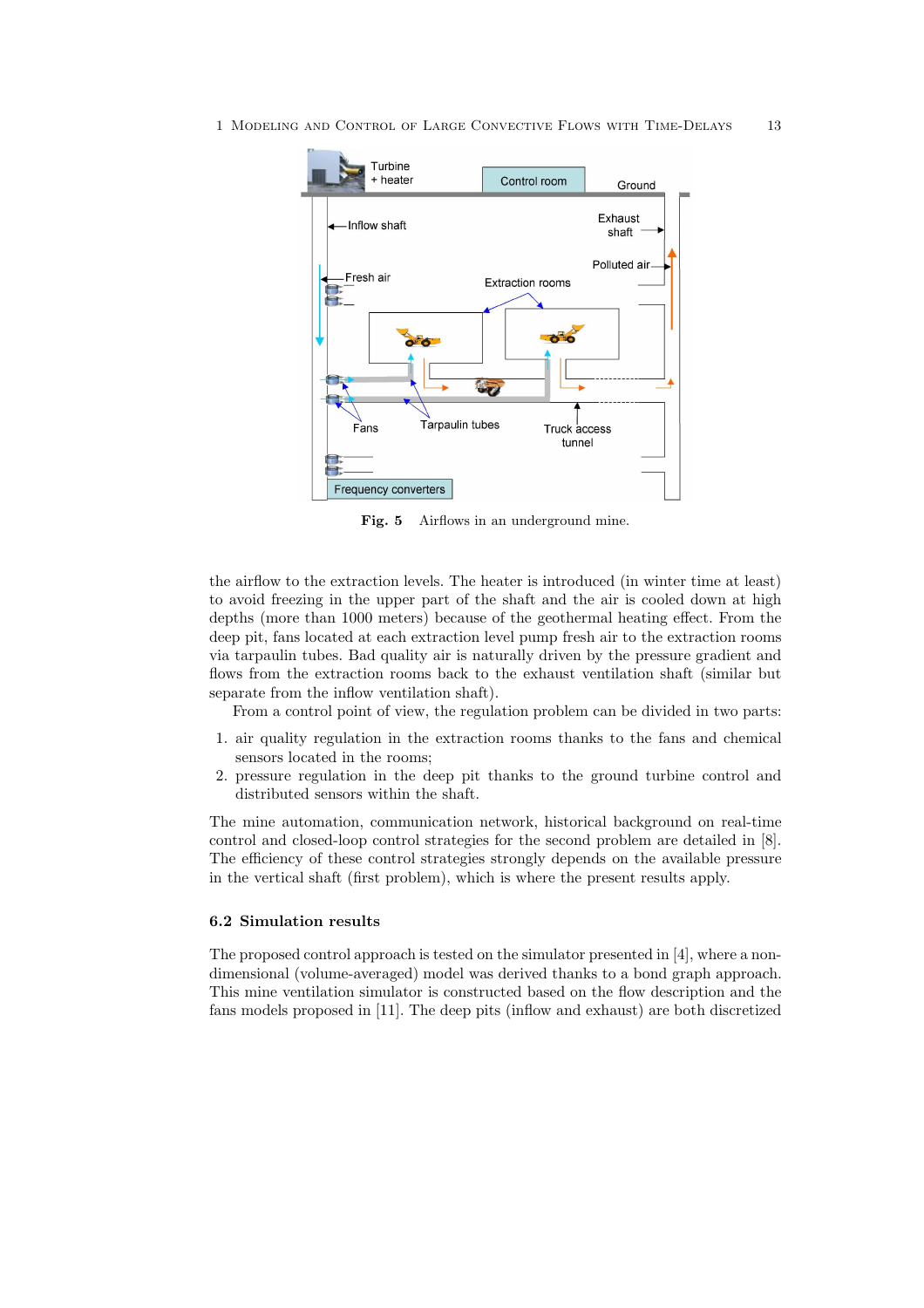with 28 control volumes and we consider three extraction levels. Airflow sinks are induced by the fans located at each level: the  $1^{st}$  level fan is not used (natural airflow), the  $2^{nd}$  one is operated at 1000 s (150 rpm) and the  $3^{rd}$  runs continuously (200 rpm). The turbine and fans regulation is done by setting their rotational speed. Flow speed, pressure and temperature can be measured in each control volume. This simulator is used in the next sections to illustrate the estimation and control strategies. It may also be considered in the futur to develop virtual sensing capabilities in real-time operation schemes.

The control algorithm is set as follows. First, the convective and resistive behaviors are estimated thanks to the observer-based approach with the dynamics:

$$
\begin{cases} \hat{p}_t = \mathcal{A}(\hat{p}, \hat{p}_x, \hat{\vartheta})\hat{\vartheta} + \gamma(p - \hat{p}) \\ \hat{p}(0, t) = u(t) \\ \hat{\vartheta} = \mathcal{A}(\hat{p}, \hat{p}_x, \hat{\vartheta})^{\dagger} [p_t + \lambda(p - \hat{p})] \end{cases}
$$

where  $\hat{\vartheta}(t) \doteq [\hat{c}(t), \hat{r}(t)]$  and  $p(t)$  is a vector containing the pressures in the 28 control volumes (the previous equation is discretized at the measurements locations with a Lax-Wendroff scheme).

Secondly, the control law (17) is set as:

$$
u(t) = \frac{L}{\hat{c}(t)} \left[ \hat{r}(t)\bar{p}(t) + \lambda(\bar{p}(t) - \bar{p}_r) \right] + p(L, t)
$$

where  $\hat{c}(t)$  and  $\hat{r}(t)$  are obtained according to the previous estimation,  $\bar{p}(t)$  is the averaged distributed measurements and  $p(L, t)$  is the pressure measured at the bottom of the shaft. The turbine rotation speed is regulated according to a PI control law that tracks the turbine output pressure  $p(0, t)$  according to the reference  $u(t)$ .

Setting the desired average pressure  $\bar{p}_r = 1.1 hPa$ ,  $p(0, t)$  and  $u(t)$  are obtained as presented on Figure 6. The pressures in the tarpaulin tubes are depicted in Figure 7, for each exhaust level. While the closed-loop system tends to have an oscillatory behavior and is sensible to the initial conditions (this could be reduced by tuning the estimator parameters more precisely), the objectives in terms of exponential convergence of the tracking error are clearly met. The good compensation of the unplanned exhausts illustrates the robustness of the approach with respect to the modeling errors. Considering the pressures in the tarpaulin tubes, the proposed approach ensures an appropriate pressure (larger than the atmospheric one) for the extraction rooms.

## **CONCLUSIONS**

The problem of modeling large convective flows was considered in this work. A physical analysis of these particular flows was first used to derive a space-averaged model, which has the structure of a convective-resistive transport system. Supposing that distributed measurements of the flow properties are available, estimation methods allowing for the online identification of time-varying parameters were proposed and compared. Some mathematical analysis was then introduced to propose a time-delay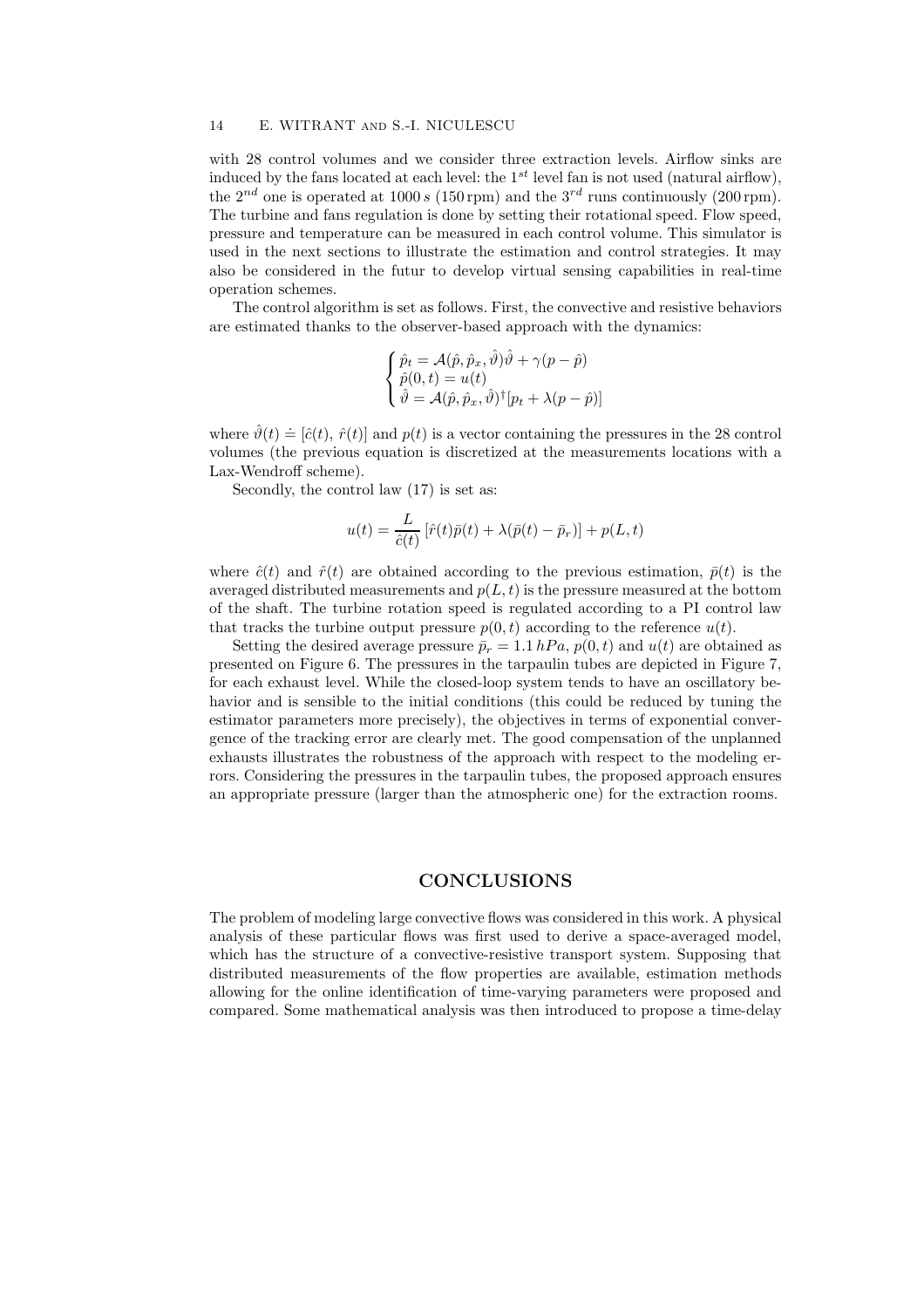

Fig. 6 Reference and effective turbine output pressure (top) and feedback tracking error (bottom).

model (FDE) from the initial PDE dynamics. A model-based feedback control strategy that fulfils a reference tracking objective on the FDE was finally set. Simulation results and application to a mining ventilation control benchmark illustrate the performances and limitations of the theoretical results.

## ACKNOWLEDGEMENT

The authors would like to thank Dr. Mazen ALAMIR for the fruitful discussions on the control aspects of this paper. We are also grateful to the PEPS-CNRS project MODELINEVE for partial funding of this research.

## REFERENCES

1. L. Dugard and E. Verriest (Eds), *Stability and Control of Time-delay Systems*, ser. Lecture Notes on Control and Information Sciences. New York: Berling-Verlag, 1997,